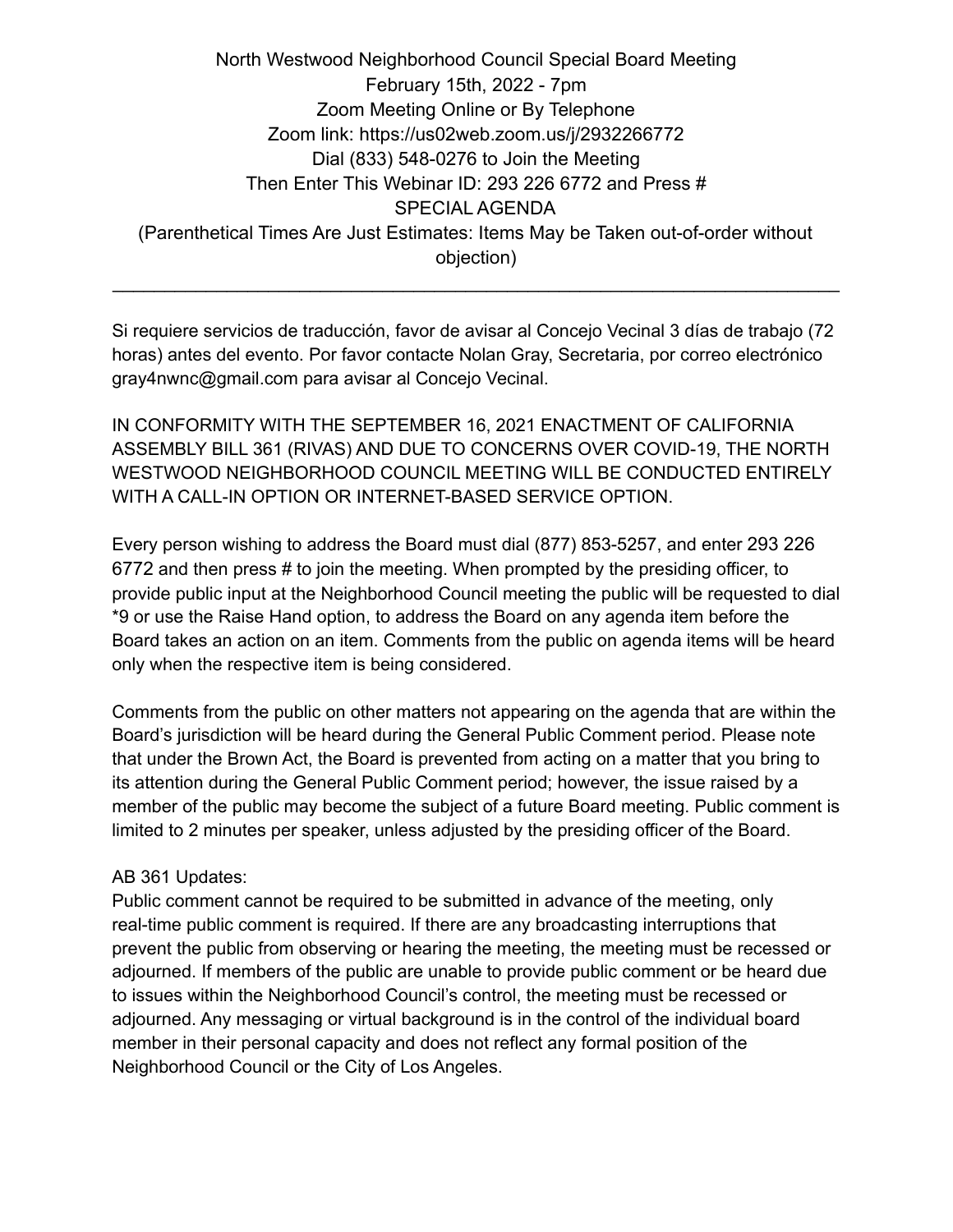## **February 15th, 2022 - 7:00PM SPECIAL AGENDA**

- 1. CALL-TO-ORDER and Roll Call
- 2. Comments by Public Officials or their representatives including but not limited to:
	- a. Los Angeles Police Department
	- b. Councilmember Paul Koretz
	- c. Supervisor Sheila Kuehl
	- d. Mayor Eric Garcetti
	- e. Assembly Member Isaac Bryan
	- f. Congressman Ted Lieu
	- g. Westwood Village Improvement Association (BID)
	- h. UCLA Government Relations
- 3. Announcements

4. Multiple Agenda Item Comment Period for items on the agenda. (Up to 3 minutes per speaker)

5. General Public Comment on Non-Agenda Items (Up to 2 minutes per speaker)

6. Discussion and possible approval of a [letter](https://docs.google.com/document/d/1hLC7platM1l3D40nQf-t_xzUpQZjjJfUMbwHovmKUe8/edit?usp=sharing) to be sent to Councilmember Paul Koretz's office in support of the proposed amendments to the Westwood Village Specific Plan

7. Discussion and the possible creation of an ad-hoc bylaw committee

8. Adjournment